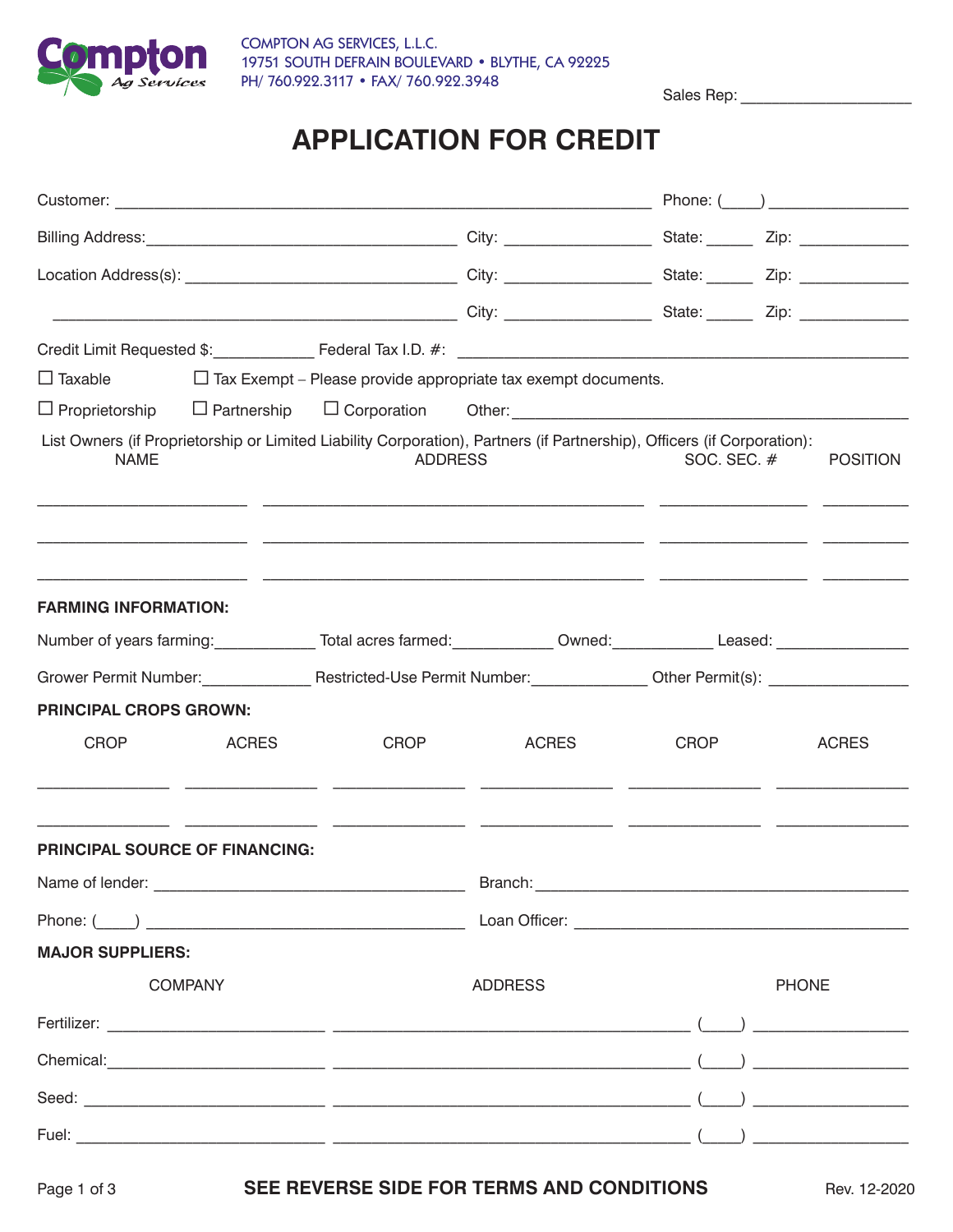## **TERMS AND CONDITIONS**

In consideration of the extension of credit, and/or its continuation of previously extended credit by Compton Ag Services, L.L.C. ("Compton Ag"), its affiliates or subsidiaries, the undersigned Customer hereby agrees to the following terms and conditions:

- 1. All information provided in this Application for Credit and Continuing Guarantee shall form the basis for a Credit Agreement and is true and complete.
- 2. The person signing this application represents s/he is either the Customer or a representative of Customer with full legal authority to enter into legally binding agreements on behalf of Customer. This Credit Agreement may be executed by the parties in counterparts including by means of facsimile or electronic (.pdf) signature pages, any of which need not contain the signature of more than one party and each of which shall be deemed an original, but all of which together shall constitute one and the same instrument and all such copies shall be binding and effective as if the original.
- 3. Customer's signature and any Guarantor's signature hereon authorizes Compton Ag to investigate Customer's and/or any Guarantor's, officer's or owner's credit background from any sources including those bank and trade references provided on page 1 by Customer, and including, but not limited to, individual consumer credit reporting agencies and industry trade group associations in connection with credit decisions made from time to time. Customer authorizes its bank and/or other agency with which it has financial arrangements to release to Compton Ag financial information to support this Application and any future credit decisions.
- 4. Compton Ag shall have the right to limit the amount of credit available to Customer and may increase or decrease this limit at Compton Ag's sole discretion without notice to any person, including Customer and Guarantor(s). In the event that Customer makes purchases that exceed any previously requested and/or approved credit limit, such purchases shall be deemed a request by Customer to increase its credit limit. Customer will be deemed to have actual knowledge of such additional credit purchases, and Customer agrees to assume full responsibility and to pay additionally any such amounts which exceed the credit limits previously set by Compton Ag.
- 5. Compton Ag's normal credit terms are Net 30 days from the date of invoice. Past due accounts may be subject to credit hold. If Customer fails to pay any invoice amount by its respective due date, Customer may be assessed a Finance Charge on the unpaid balance of all unpaid invoices from the date the total amount of invoice is due and payable at the rate of 1.5% per month (18% per annum) or such lesser amount as Compton Ag may charge. Customer shall be responsible for the payment of all cost of collections, including reasonable attorney fees.
- 6. To secure the performance of all Agreements contained herein and the payment of any and all of Customer's Obligations to Compton Ag, whether under this Agreement or otherwise, whether in existing or future Credit Agreements from Customer or any of them to Compton Ag, Customers hereby grants Compton Ag a security interest in and to all of the following whether now owned or hereafter acquired: all products and proceeds thereof, all additions or accessions thereto, and all substitutions and replacements thereof; all crops growing, grown, or to be grown; all harvested crops; all livestock; all warehouse receipts or other documents (negotiable or non-negotiable) issued for storage of such crops; all seed, fertilizer and chemicals, and any other crop input products; all contract rights, chattel paper, documents, instruments, accounts, accounts receivable, general intangibles, and cash and non-cash proceeds from the sale, exchange, collection, or disposition of any of the collateral; all entitlements and payments, whether in cash or in kind, arising under any governmental, whether Federal or State, agricultural subsidy, deficiency, diversion, conservation, disaster, or any similar or other programs ("Collateral"). Customer hereby authorizes and grants to Compton Ag on Customer's behalf an irrevocable power of attorney to execute and file such financing statements, effective financing statements and farm product central and/or private notice statements, and other instruments as Compton Ag deems necessary to establish, maintain and enforce a valid security interest in the Collateral or in the alternative, Compton Ag is authorized to file the financing statement and such other instruments without Customer's signatures.
- 7. Jurisdiction and venue for any litigation or legal proceedings arising out of this Credit Agreement shall be in a court of appropriate jurisdiction located in Riverside County, California, and shall be governed in accordance with the laws of the State of California.
- 8. All payments made by Customer may be applied first to any outstanding finance charge and the remainder to the unpaid balance of product purchases.
- 9. This Credit Agreement constitutes the entire agreement between Customer and Compton Ag. Should any provision of this Credit Agreement be invalid or unenforceable for any reason, the remaining provisions hereof shall remain in full effect.
- 10. This Credit Agreement shall inure to the benefit of Compton Ag and its successors or assigns.
- 11. Compton Ag will not be liable for any damages suffered as a result of the cessation of services or the non-delivery of goods. Compton Ag may deliver products upon request. However, cropping conditions may change and immediate availability of some products and services may not always occur on a timely basis. Compton Ag agrees to keep Customer informed of any changes that may pertain to the delivery of products and services.
- 12. Pest Control Advisors (PCAs) may be provided, upon request, as a service to Customer. These PCAs are licensed professionals who may give recommendations about such things as: pest conditions, plant growth regulators, fertility and disease control. The PCA's duty is to provide Customer with timely information, recommendations and/or a summary of services as performed. The PCAs cannot and does not warranty or guarantee a successful crop. Customer is instructed to review any information, reports or recommendations provided by the PCA and make its own determination as to the validity of the data and suitability of the recommendations. The ultimate responsibility for the success or failure of a crop remains with the Customer at all times.

On behalf of the Customer, I hereby represent and warrant that I have read the above terms and conditions, that I fully understand and agree to the above terms, and that all information on this Application/Credit Agreement is complete, accurate and not misleading in any way as of the date below.

Signature: \_\_\_\_\_\_\_\_\_\_\_\_\_\_\_\_\_\_\_\_\_\_\_\_\_\_\_\_\_\_\_\_\_\_\_\_\_\_\_\_\_\_\_\_\_\_ Title: \_\_\_\_\_\_\_\_\_\_\_\_\_\_\_\_\_\_\_\_\_\_\_\_\_\_\_\_\_\_\_\_\_\_\_\_\_\_\_\_\_\_\_\_\_\_\_\_\_\_\_

Print Name: \_\_\_\_\_\_\_\_\_\_\_\_\_\_\_\_\_\_\_\_\_\_\_\_\_\_\_\_\_\_\_\_\_\_\_\_\_\_\_\_\_\_\_\_\_\_\_\_\_\_\_\_\_\_\_\_\_\_\_\_\_\_\_\_\_\_\_\_\_\_Date:\_\_\_\_\_\_\_\_\_\_\_\_\_\_\_\_\_\_\_\_\_\_\_\_\_\_